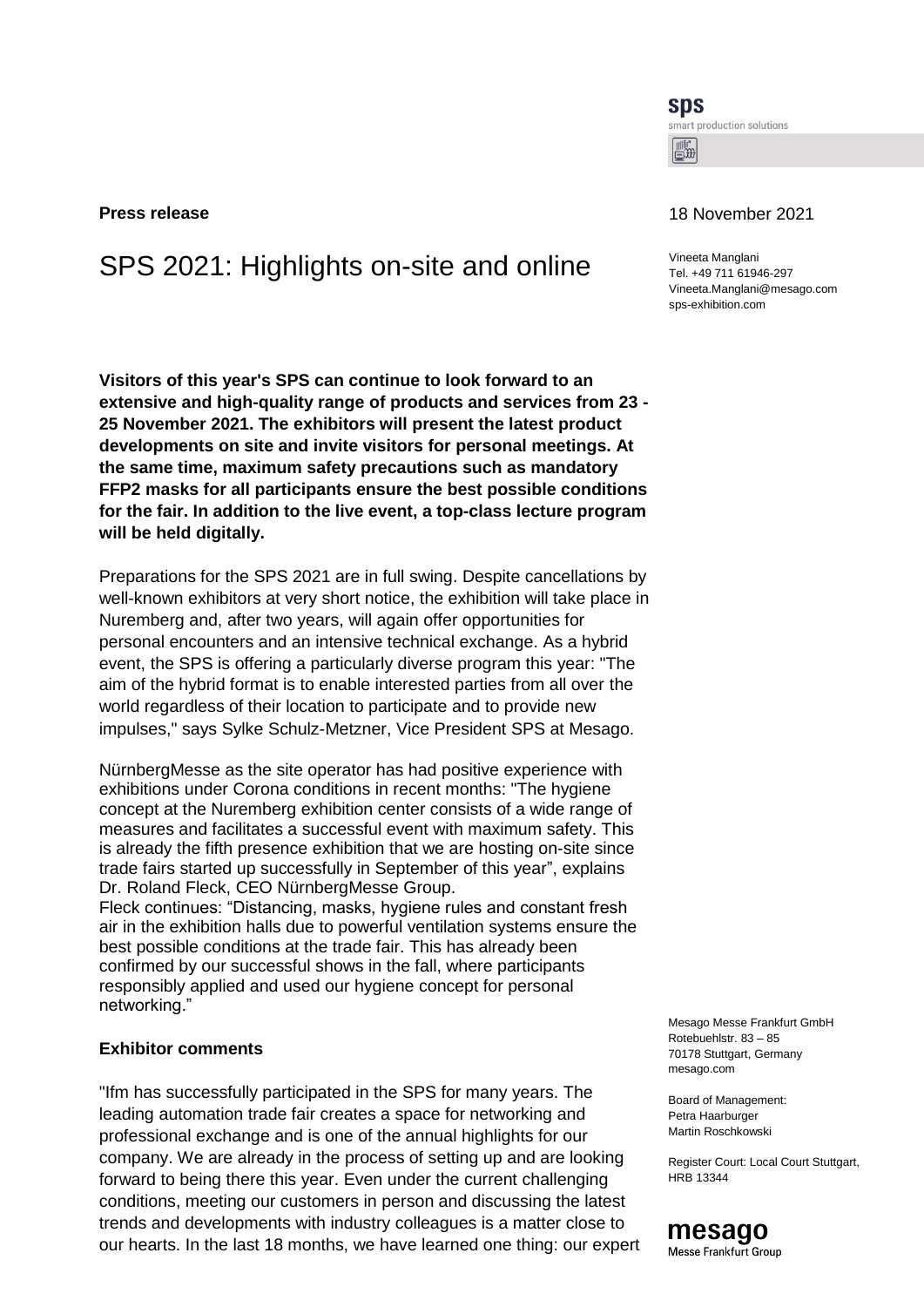community is very important, because together we drive new technologies forward, regularly exchange ideas and develop solutions this is what progress in automation thrives on." Michael Marhofer, Chairman of the Board, ifm stiftung & co. kg.

"Festo will be participating in the SPS. We believe that with the protective measures that are being taken, it is possible to hold the trade fair. We look forward to the exchange with our customers at the SPS." Gerhard Borho, Chief Financial Officer Finance/Inform. Mgmt. and Techn, Festo SE & Co. KG.

# **Exhibition Highlights**

In perfect time for the trade fair, EUCHNER is presenting the new MBM bus module for EtherCAT P, which is also available for connection to EtherCAT P. All functions of the Multifunctional Gate Box 2 (MGB2 Modular) safety door system are therefore also available for EtherCAT P. Following on from its market firsts in PROFINET and EtherNet/IP connection, this is another success for EUCHNER, reasserting the company's claim as a pioneer of innovative bus systems. In this latest system, comprehensive diagnostic functions in the form of EtherCAT messages and the integrated web server provide a fast and detailed overview of the device status. Due to the ease with which parameters can be set, even replacing the system during servicing is a simple matter and takes no more than a few minutes.

Zander will also be presenting its portfolio of high-speed controller units and safety switchgears at SPS 2021, as well as a new product for 2022: a new extremely cost-efficient coupling relay and compact contact extension. The Aachen-based company will also present an IP67 safety relay, which has been designed to meet the growing trend of limited space and control cabinet decentralization, as a 'future study'.

There is a lot going on at ipf electronic with regard to new and further product developments, as can be seen at booth 400 in hall 7A. For example, the sensor specialist from the Sauerland region will be presenting the logic modules of the VL61 series, which can be parameterized very flexibly, thanks to their IO-Link interface. In addition, the first fully electronic dual logic modules on the market are now available in a complete device series (VL15, VL16 and VL17) with various connections. Visitors to the booth will have to sharpen their gaze for another genuine innovation: the EB180170 in M8 design is probably the smallest LED luminaire of its kind with a flexible gooseneck. Meanwhile, practical enhancements make the high-speed camera systems of the OC29 series even more convenient and versatile. For the current camera versions, the software user interface has been revised and the range of lenses has been extended, e.g. by a solution with liquid lens. The new software version enables the integration of several highspeed cameras on a uniform interface in order to configure and operate several devices centrally via one PC. This makes it possible, for example, to observe fast-moving processes simultaneously from different perspectives and then analyze them. Those still looking for a universal solution for mounting sensors can convince themselves of the

SPS Nuremberg, Germany, 23 – 25 November 2021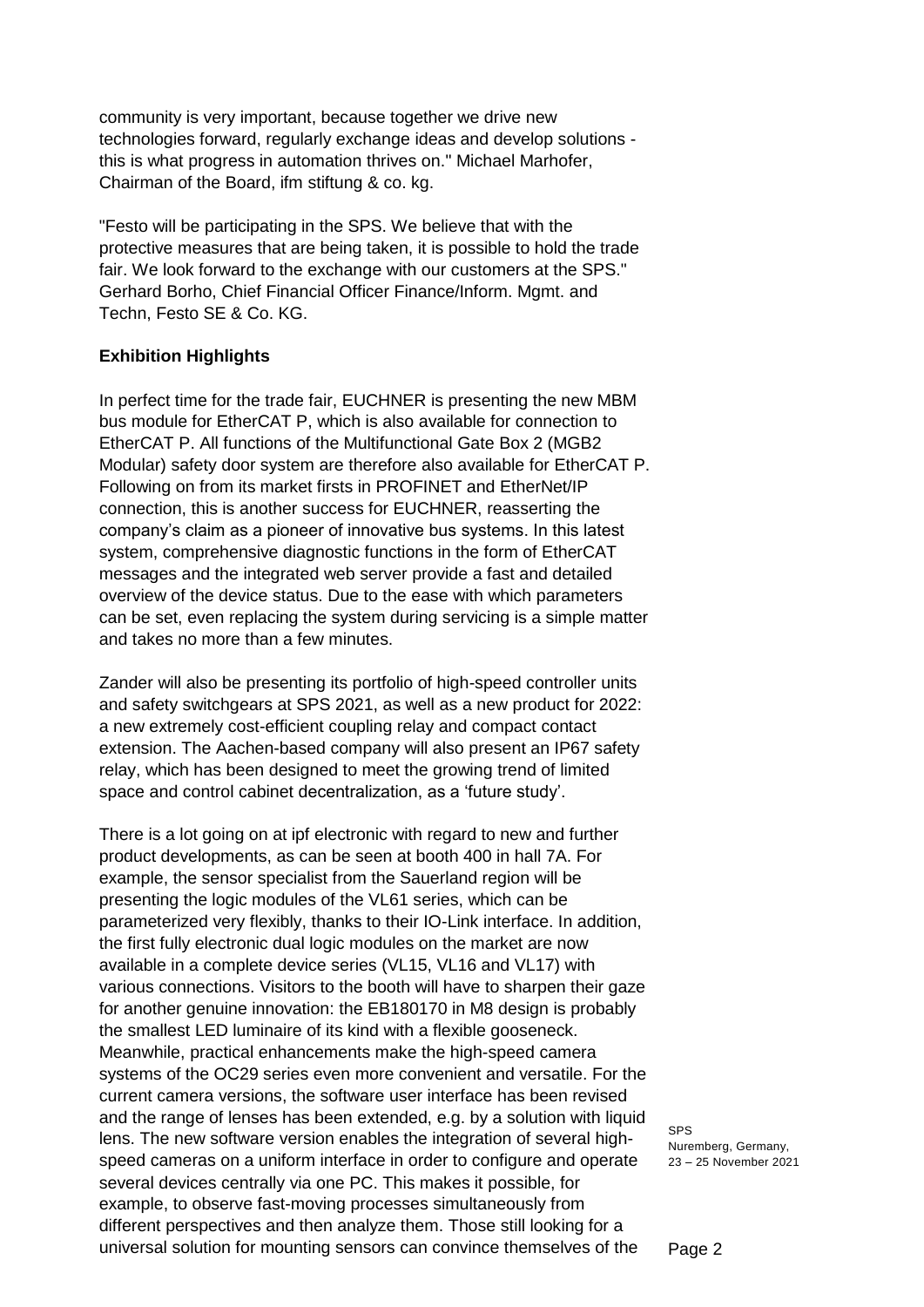properties of a modular mounting system: flexible, simple, precise and safe.

# **Digital lecture program complements trade show experience**

Live or on demand - the lecture program at the "SPS on air" offers participants worldwide a digital platform for further training and professional exchange:

On the first exhibition day from 1:35 p.m. - 2:05 p.m. (CET), Frank Stührenberg, CEO of Phoenix Contact GmbH & Co. KG, premium sponsor of "SPS on air", will talk about the opportunities created by electrification, networking and automation of industry and business for the sustainable use of energy to achieve sustainability goals under the title "Empowering the All Electric Society".

On Wednesday, the program begins at 10:00 a.m. (CET) with a panel discussion on the highly topical subject of "Supply shortages of semiconductors for industry." The panel will include Bernd Enser from SEMIKRON International GmbH, Ulrich Leidecker from Phoenix Contact GmbH & Co. KG, Christian Wendler from Lenze SE and Dr. Gunther Kegel from Pepperl+Fuchs SE, as well as in his function as president of ZVEI e.V.

The special presentation "On the road to decarbonization with drive and automation technology", which will take place on Thursday from 3:35 p.m. (CET), closes the presentation program of the Innovation Stage at "SPS on air". The panel will present successful technological innovations in industrial settings that are helping to achieve ambitious political and social targets. This contribution rounds off how these measures can be implemented in a plant on site.

The program of the digital stage as well as some of the contributions presented at the exhibition forum will be available on demand on the "SPS on air" platform until 3 December.

# **Tickets and current information**

Hybrid or digital-only tickets for the SPS 2021 are available at spsmesse.de/tickets. Regular updates about the show, the hygiene concept and the hybrid offering will be published on the event website [sps](http://www.sps-exhibition.com/)[exhibition.com.](http://www.sps-exhibition.com/)

#### **About Mesago Messe Frankfurt**

Mesago, founded in 1982 and located in Stuttgart, specializes in exhibitions and conferences on various topics of technology. The company belongs to the Messe Frankfurt Group. Mesago operates internationally and is not tied to a specific venue. With 160 members of staff Mesago organizes events for the benefit of more than 3,300 exhibitors and over 110,000 trade visitors, conference delegates and speakers from all over the world. Numerous trade associations, publishing houses, scientific institutes and universities work with Mesago closely as advisers, co-organizers and partners. [\(mesago.com\)](https://www.mesago.de/en/Mesago/home.htm)

SPS Nuremberg, Germany, 23 – 25 November 2021